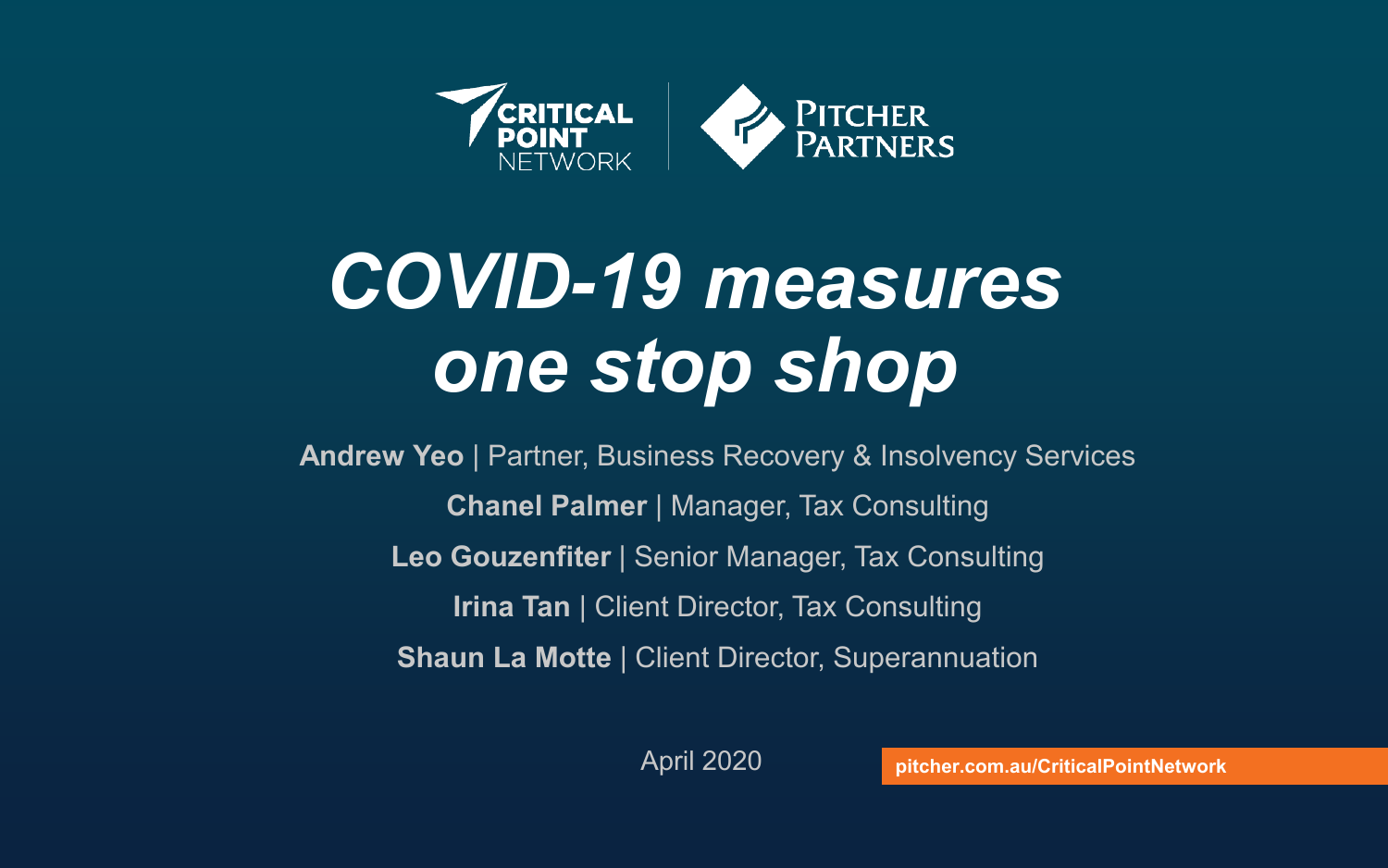### *Important information Pitcher Partners Advisors Pty Ltd*



This presentation ('Presentation') has been produced by Pitcher Partners Advisors Proprietary Limited and has been prepared for informational and discussion purposes only. The information provided in this document is of a general nature and has been prepared without taking into account your objectives, circumstances, financial situation or particular needs. This Presentation does not constitute personal advice.

This Presentation has been prepared by us in the ordinary course of our profession. In providing this Presentation, we are not purporting to act as solicitors or provide legal advice. Appropriate advice should be sought prior to acting on anything contained in this Presentation or implementing any transaction or arrangement that may be referred to in this Presentation.

Information contained within this Presentation is based on the relevant law and its interpretations by relevant authorities as it stands at the time the information is provided. Any changes or modifications to the law and/or its interpretation after this time could affect the information we have provided.

This Presentation, or any part thereof, must not be distributed, copied, used, or relied on by any person, without our prior written consent.

To the maximum extent permitted by law, Pitcher Partners will not be liable for any loss, damage, liability or claim whatsoever suffered or incurred by any person arising directly or indirectly out of the use or reliance on the information contained within this Presentation.

Pitcher Partners is an independent member of Baker Tilly International. Baker Tilly International Limited is an English company. Baker Tilly International provides no professional services to clients. Each member firm is a separate and independent legal entity, and each describes itself as such. Pitcher Partners is not Baker Tilly International's agent and does not have the authority to bind Baker Tilly International or act on Baker Tilly's behalf. None of Baker Tilly International, Pitcher Partners, not any of the other member firms of Baker Tilly International have any liability for each other's acts or omissions. The name Baker Tilly and its associated logo is used under license from Baker Tilly International Limited.

Pitcher Partners is an association of independent firms.

Any trademarks, logos, and service marks contained herein may be the registered and unregistered trademarks of their respective owners. Nothing contained herein should be construed as granting by implication, or otherwise, any license or right to use any trademark displayed without the written permission of the owner.

Liability limited by a scheme approved under Professional Standards Legislation.

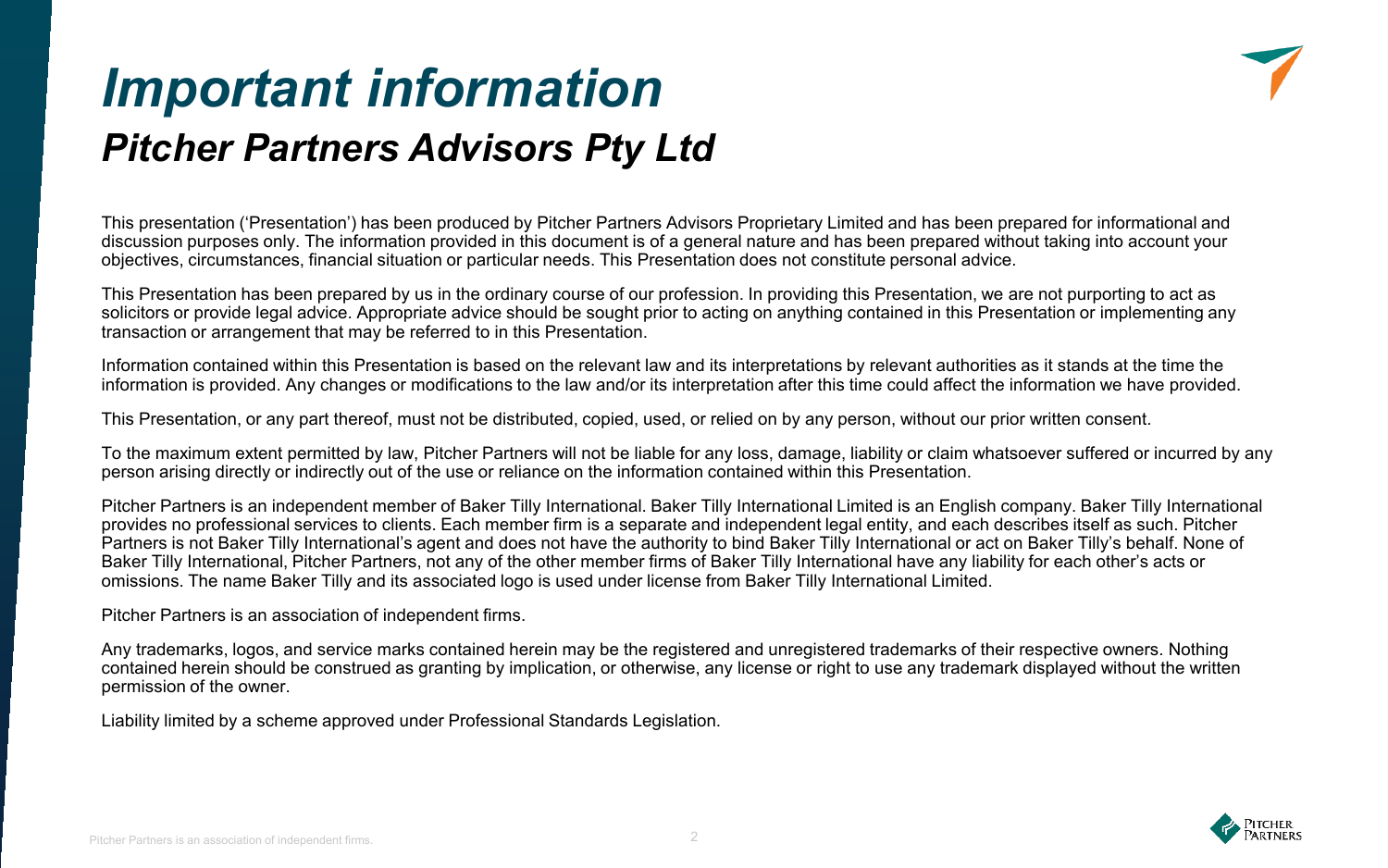## *What we are covering today*

#### **1. Stimulus package measures**

- JobKeeper payments
- ATO support for affected entities
- Cash flow boost for employers
- Instant asset write-off
- Asset cost thresholds
- 50% business investment incentive

### **2. State Tax Measures**

- Payroll tax
- State taxes

### **3. Insolvency measures**

- Temporary removal of insolvent trading
- Increased thresholds for wind-up / bankruptcies
- Increased time to pay
- ATO recovery measures

### **4. Superannuation**

- Access to superannuation for the financially distressed
- 50% reduction in pension minimums

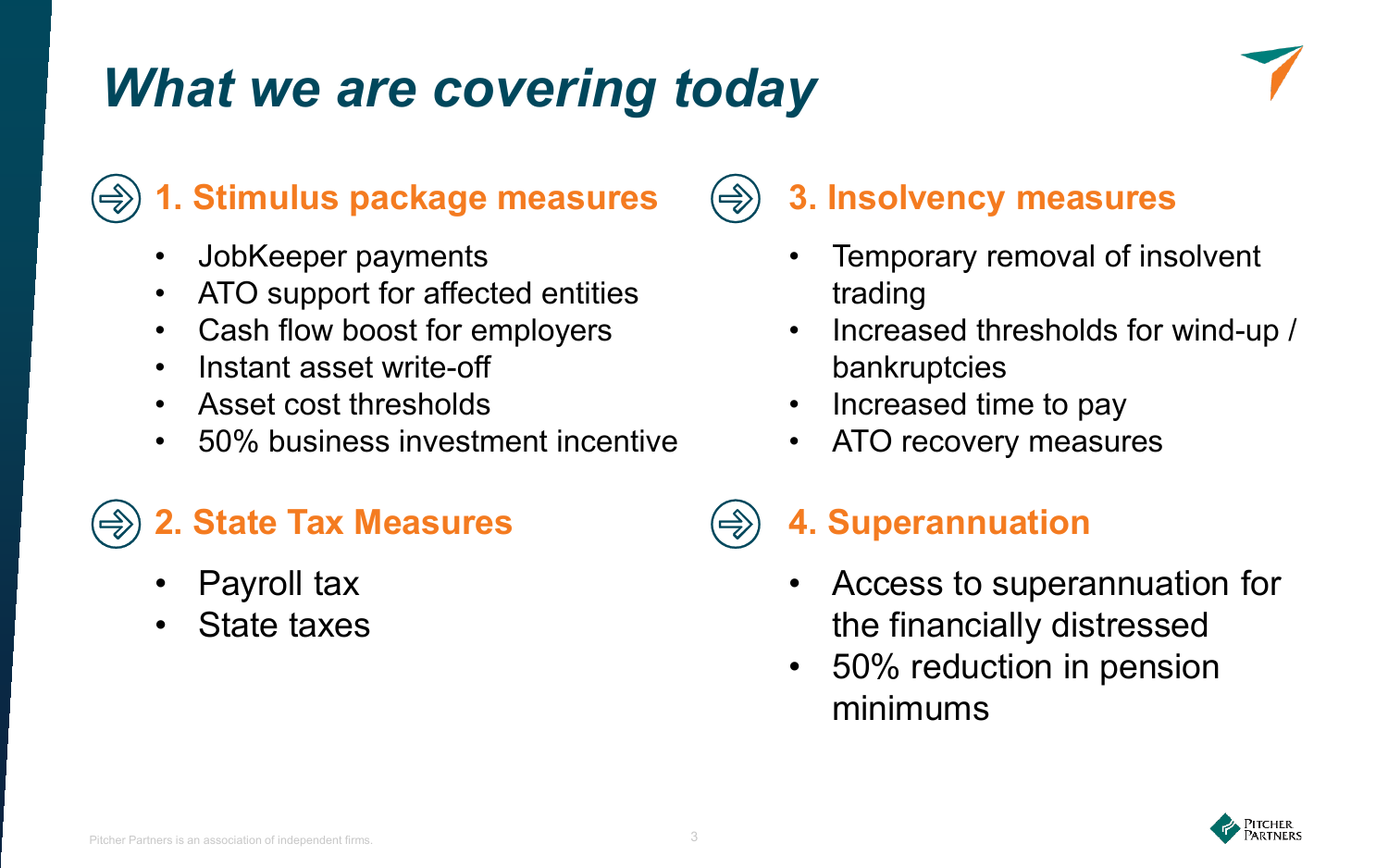

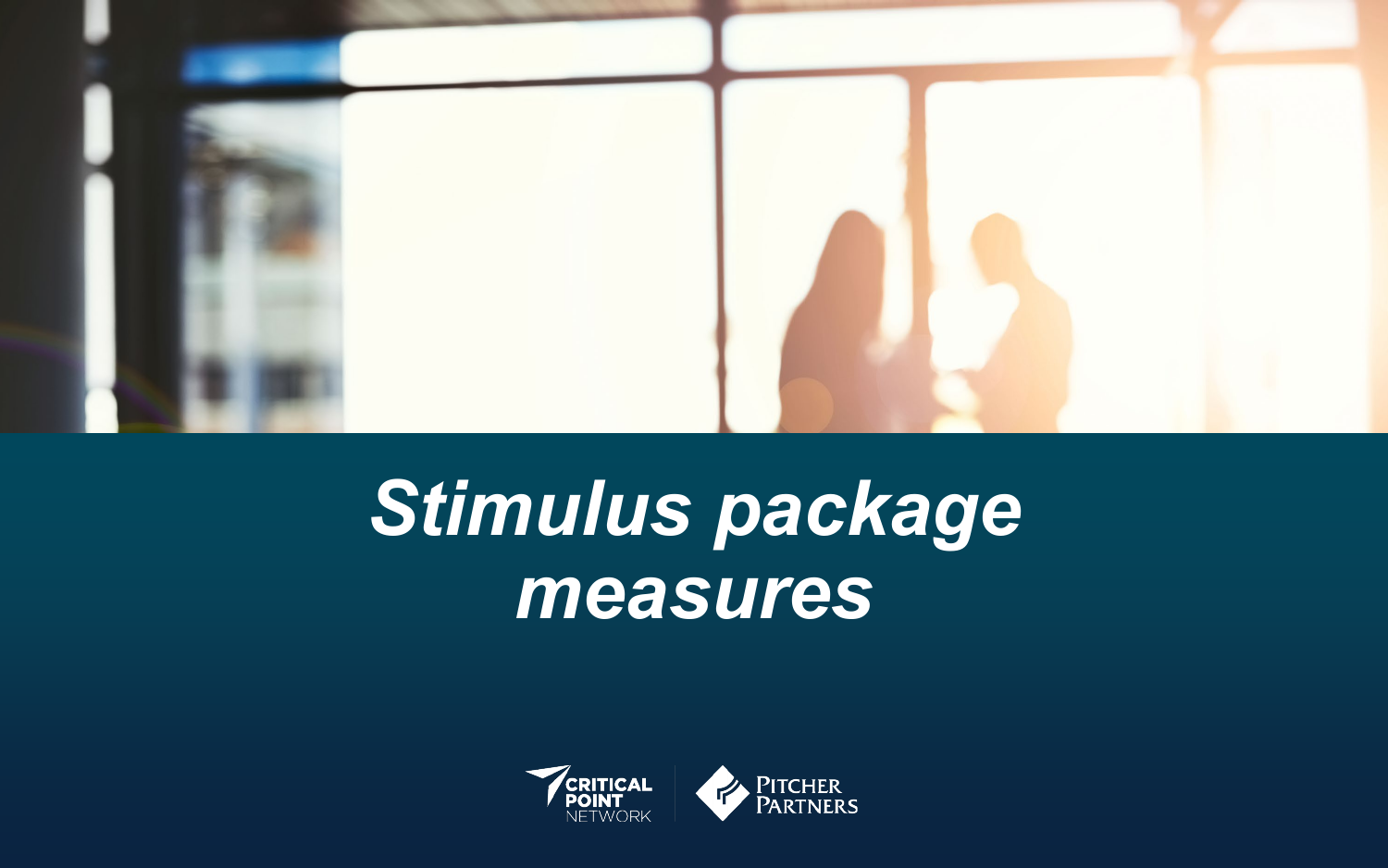#### *JobKeeper payments*



- 
- **Eligibility** → Satisfy > 30% decline in turnover (or alternate test)<br>1 Eligibility → Set → Applies to sole traders (businesses without employees)
	- Applies to certain employees engaged as at 1 March 2020

<sup>2</sup> **Amount of the payment**

- \$1,500 (pre-tax) per employee per fortnight up to 6 months
	- \$1,500 is gross payment, irrespective of salary
	- Excess to be paid to employee



- Payments from 1 May 2020 (in arrears)
	- Consider on-costs (payroll tax, super, WorkCover, leave)
- Employers must register interest on ATO website

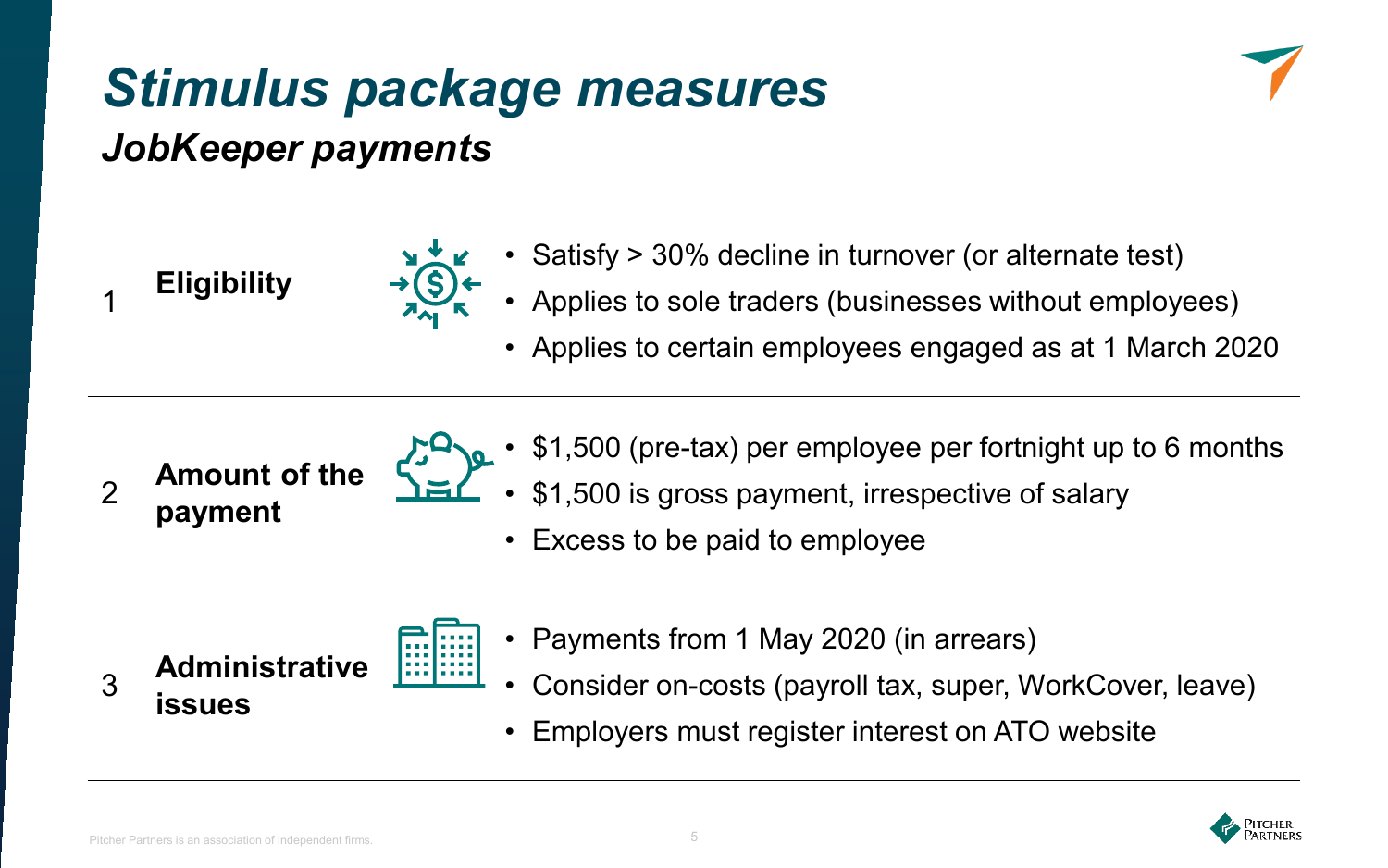## *ATO support for affected entities*



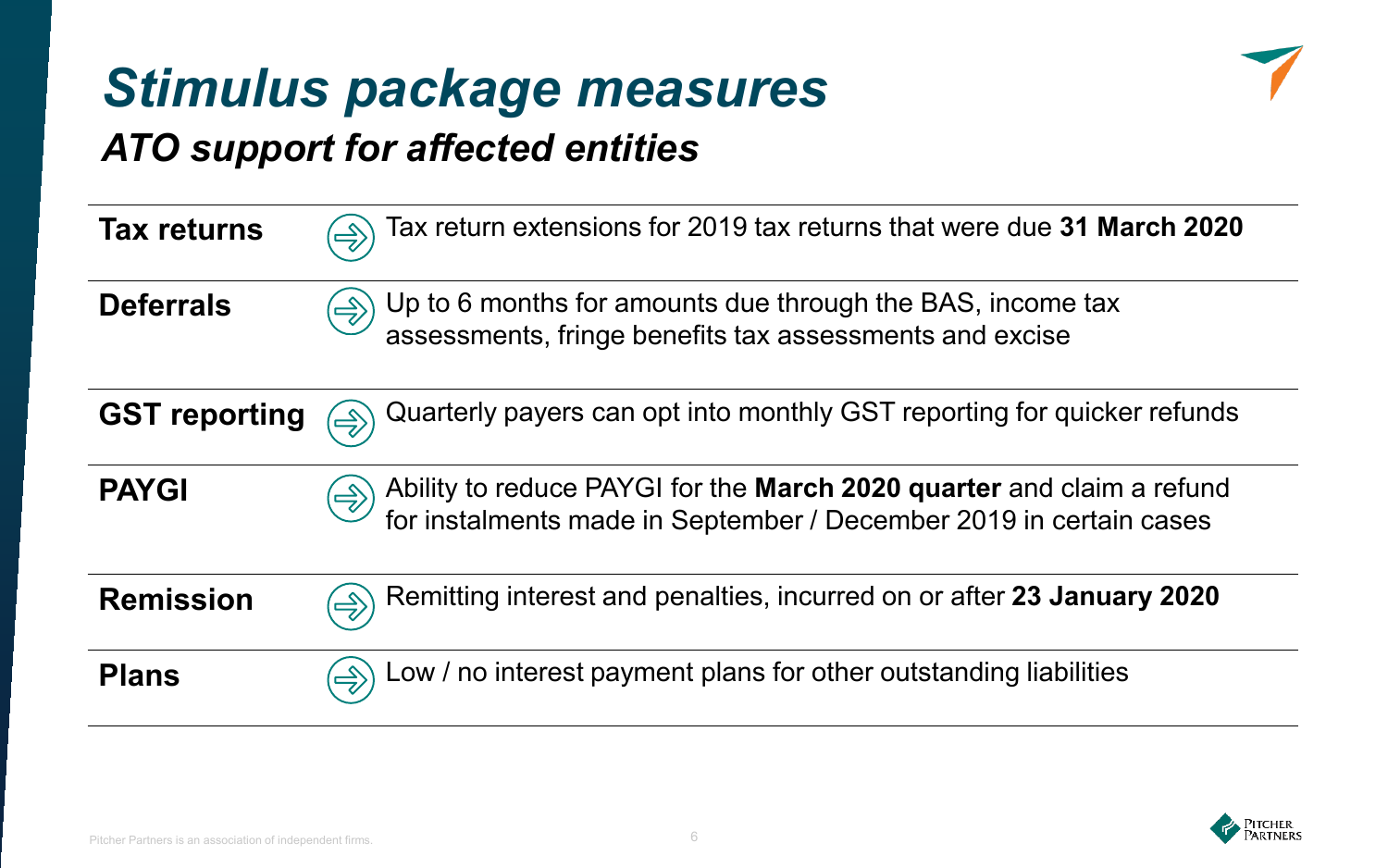

*Cash flow boost for employers*



**First payment of between \$10,000 – \$50,000** 

Based on PAYGW on BAS March - June Either 2 or 4 equal payments



**Second payment same amount as first**

(June – September)

#### **Key items**

- Employers (including NFPs) with **aggregated turnover of up to \$50m**
- ABN required on or before 12 March 2020 (plus notification requirements)
- Exclusion for schemes
- Applied as credit against PAYG/GST liabilities on activity statement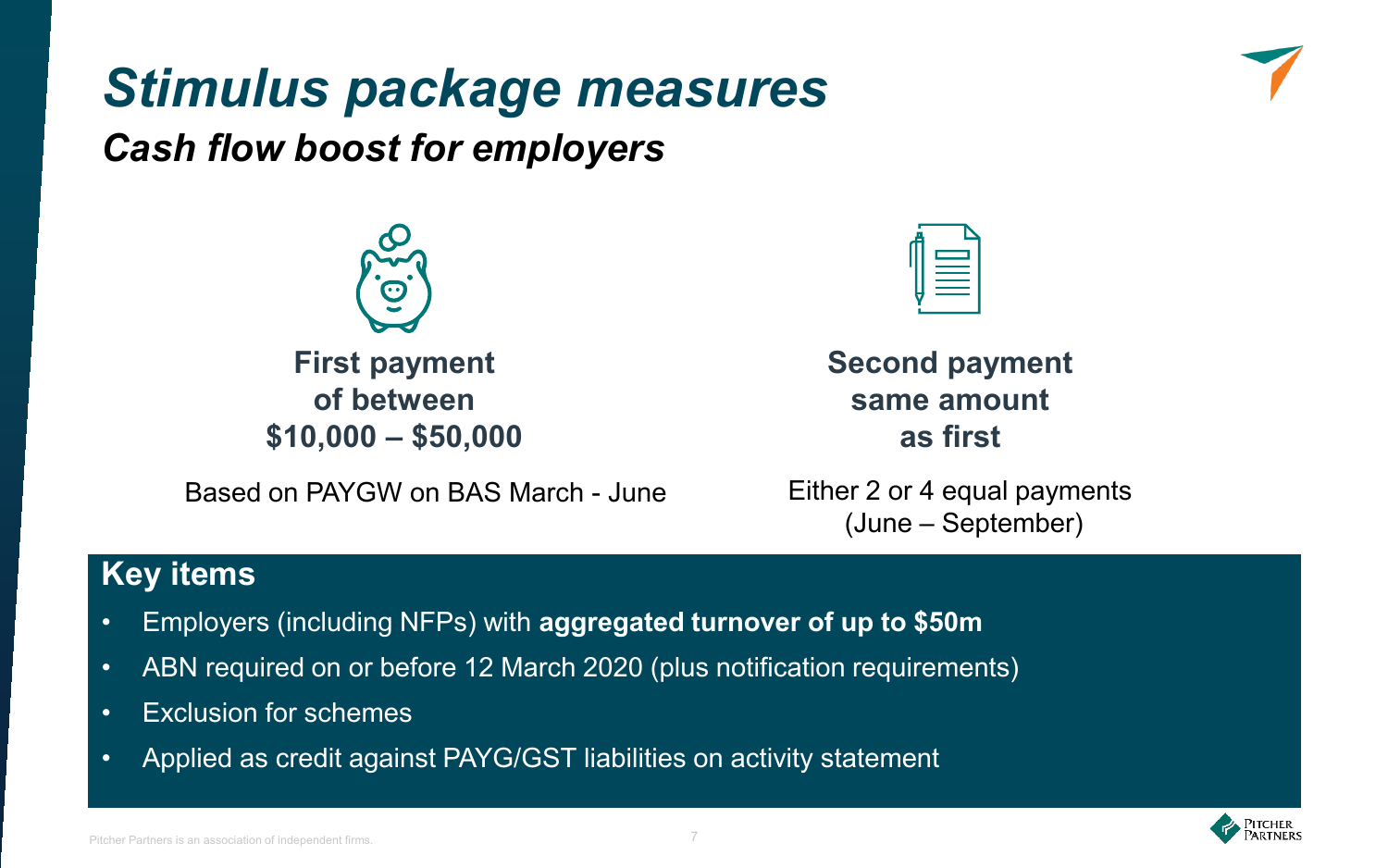## *Stimulus package measures Instant asset write-off*



**Only taxable use portion is deductible**

![](_page_7_Picture_4.jpeg)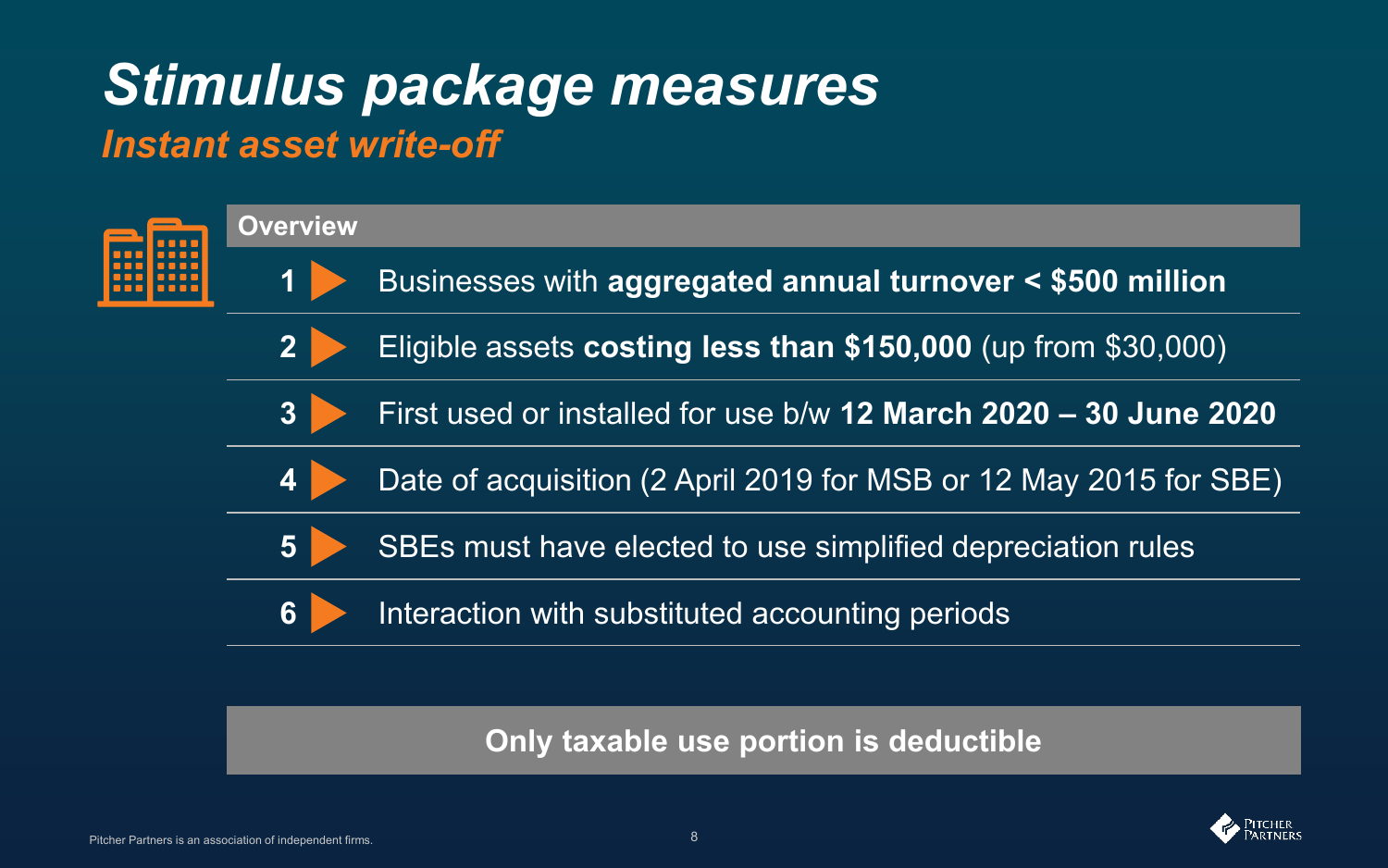## *Instant asset write-off*

#### *Asset cost thresholds*

| <b>First used or</b><br>installed ready<br>for use for a tax<br>purpose by | <b>Small business entity</b><br>$(SBE)^^$<br>$<$ \$10m aggregated<br>turnover | <b>Medium sized business</b><br>(MSB)<br>$\leq$ \$50m aggregated<br>turnover | <b>Medium sized business</b><br>(MSB)<br>< \$500m aggregated<br>turnover |
|----------------------------------------------------------------------------|-------------------------------------------------------------------------------|------------------------------------------------------------------------------|--------------------------------------------------------------------------|
| 29 Jan 2019 -<br>10 Apr 2019                                               | \$25,000                                                                      | Not available                                                                | Not available                                                            |
| 02 Apr 2019 -<br>12 Mar 2020                                               | \$30,000                                                                      | \$30,000*                                                                    | Not available                                                            |
| 12 Mar 2020 -<br>30 Jun 2020                                               | \$150,000                                                                     | \$150,000*                                                                   | \$150,000*                                                               |
| 01 Jul 2020 -                                                              | \$1,000                                                                       | Not available                                                                | Not available                                                            |

\*only available if asset is acquired between 7.30pm 2 April 2019 and 30 June 2020 ^available if asset acquired between 12 May 2015 and 30 June 2020

![](_page_8_Picture_5.jpeg)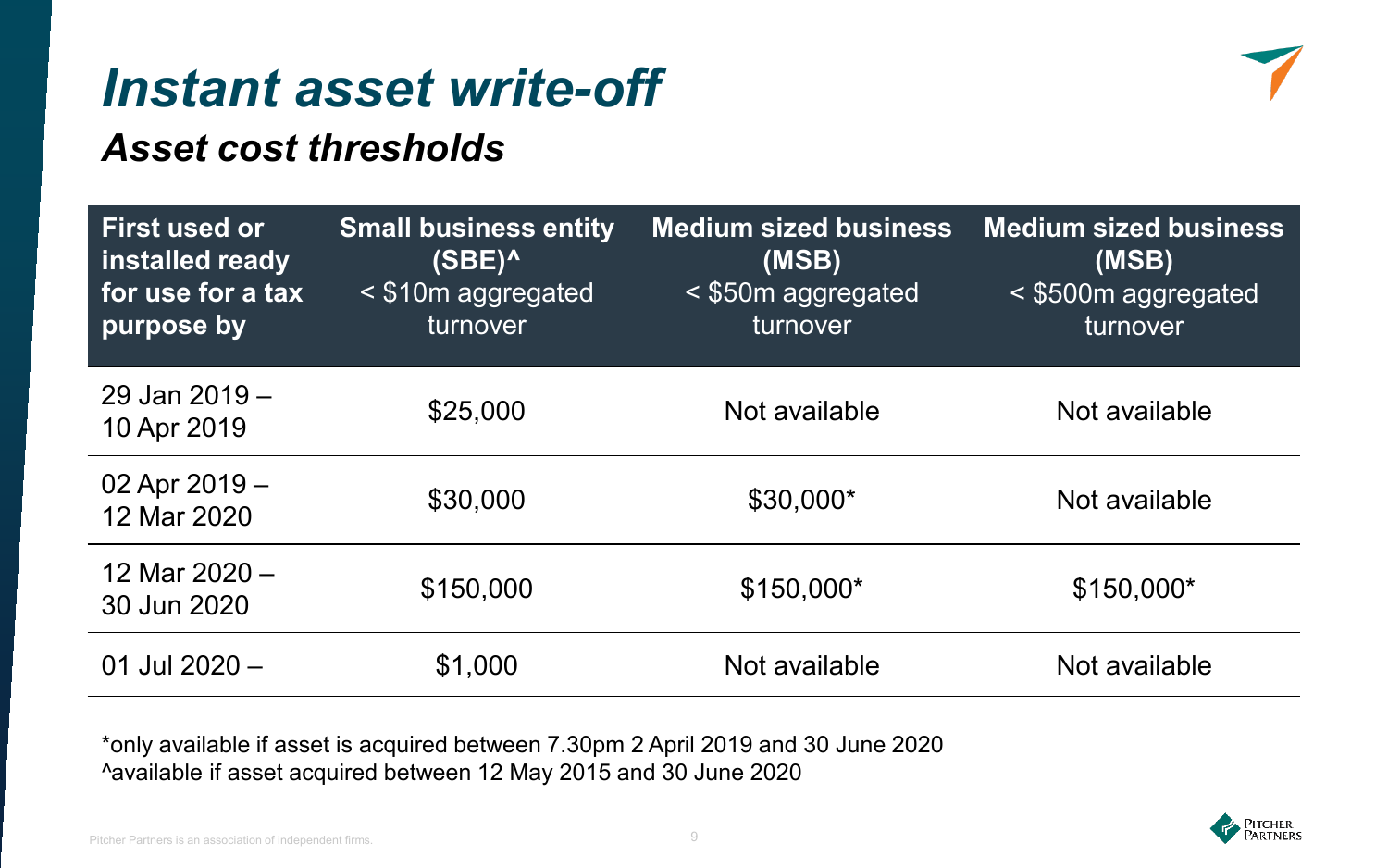### *50% Business investment incentive*

![](_page_9_Figure_2.jpeg)

![](_page_9_Picture_3.jpeg)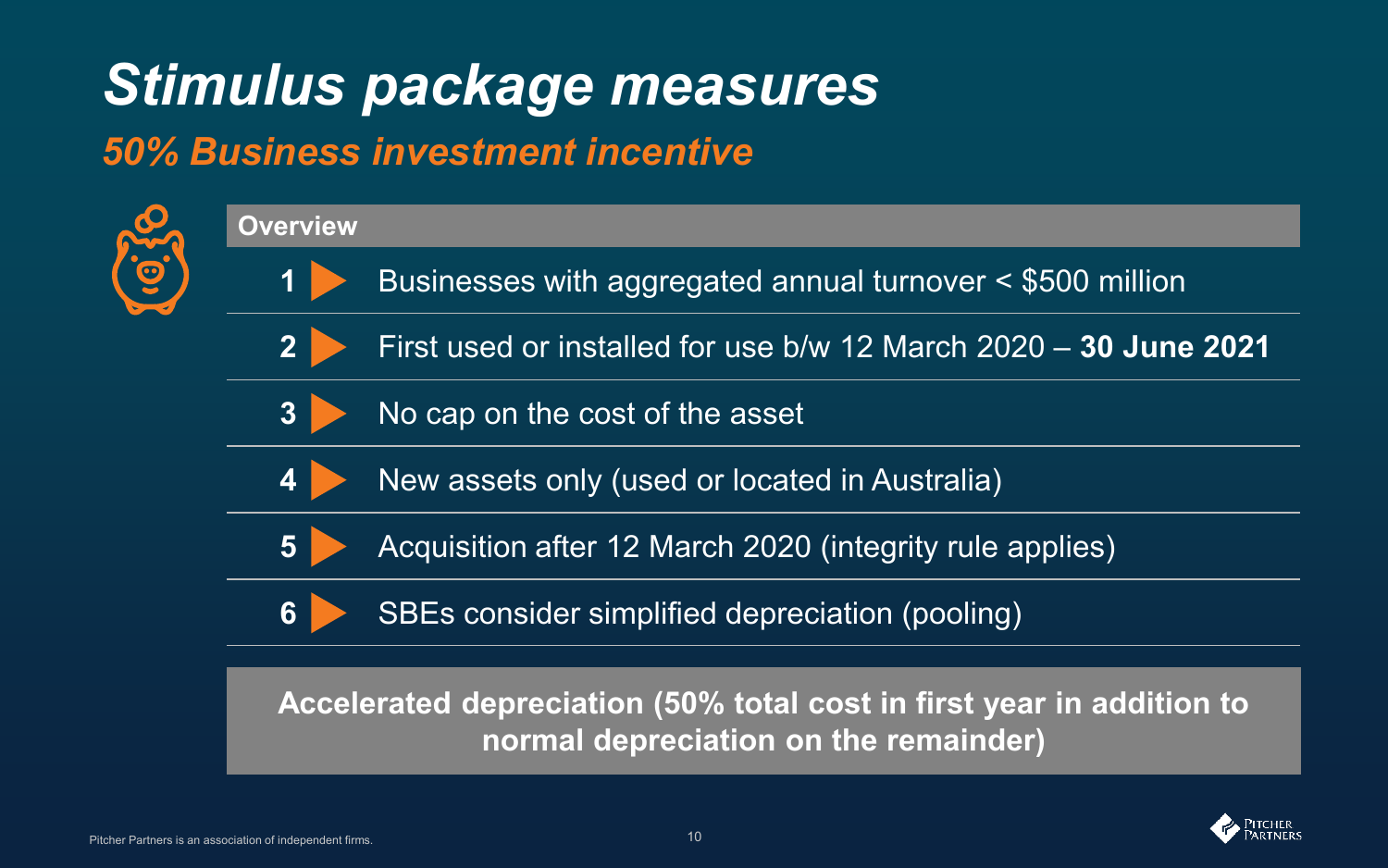![](_page_10_Picture_0.jpeg)

# *State taxes concessions*

![](_page_10_Picture_2.jpeg)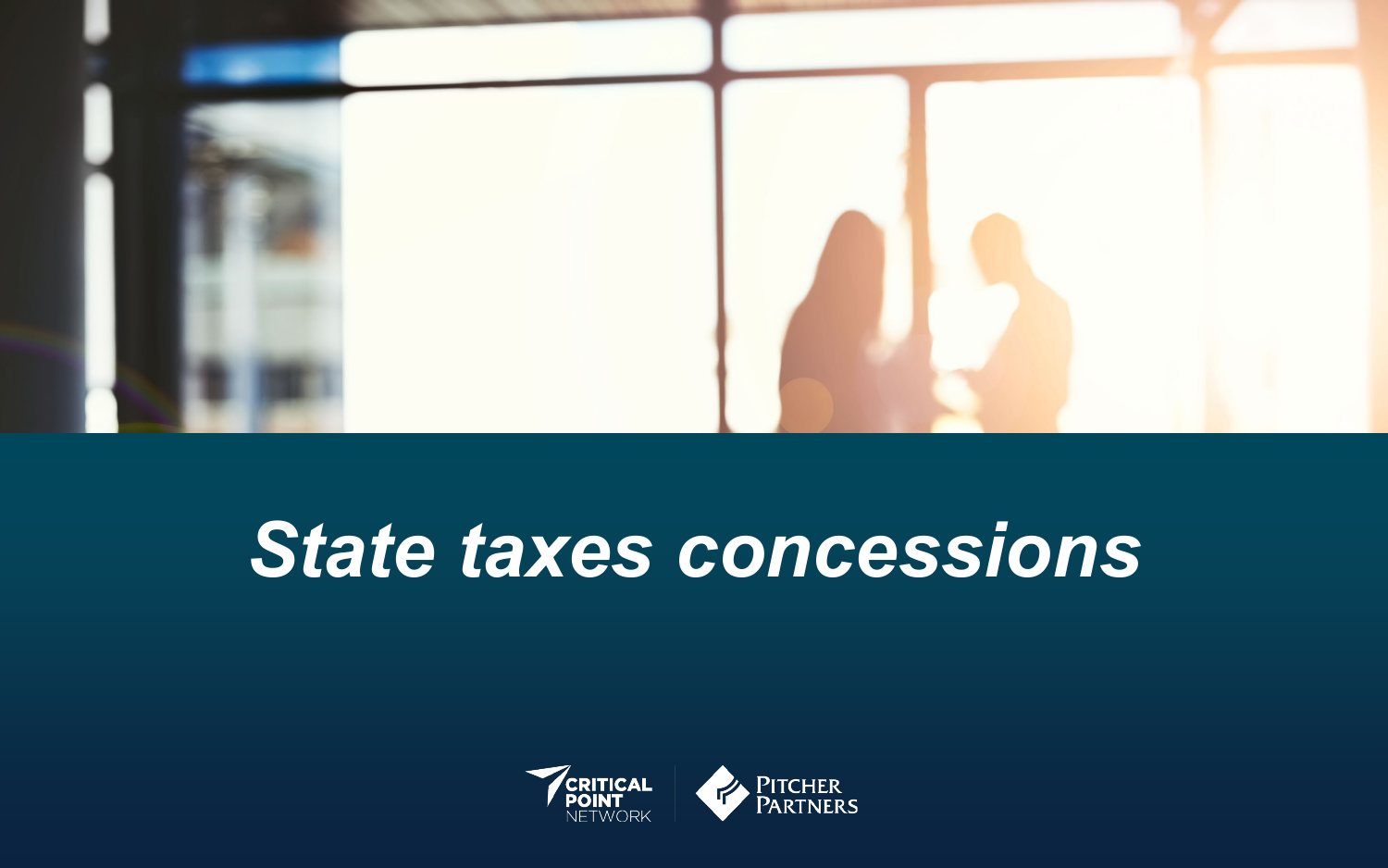## *State taxes relief and concessions*

![](_page_11_Picture_1.jpeg)

### *Summary*

#### **Types being provided in Victoria**

#### **Payroll tax concessions**

- Waiver or refund of payroll tax for 2019-20 financial year for employers with annual taxable Victorian wages of up to \$3 million (per employer basis, not on grouped basis).
- Those same employers will also be able to defer any payroll tax for the first 3 months of the 2020-21 financial year until January 2021.

#### **Land tax concessions**

• Deferral of 2020 land tax payment until March 2021 for landowners with at least one non-residential property and total taxable Victorian landholdings below \$1 million.

#### **Other relief**

- Potential opportunities for deferrals and payment plan arrangements on application. Contact us to discuss these options if required.
- Tax relief measures for those affected by the recent bushfires see our [bulletin](https://www.pitcher.com.au/news/state-taxes-relief-measures-announced-following-bushfires).

![](_page_11_Picture_12.jpeg)

Each State and Territory has provided different concessions. Refer to our COVID-19 state and territory tax relief measures table on our [website](https://www.pitcher.com.au/news/tax-relief-measures-announced-state-and-territory-governments) and contact us for more details and assistance.

![](_page_11_Picture_14.jpeg)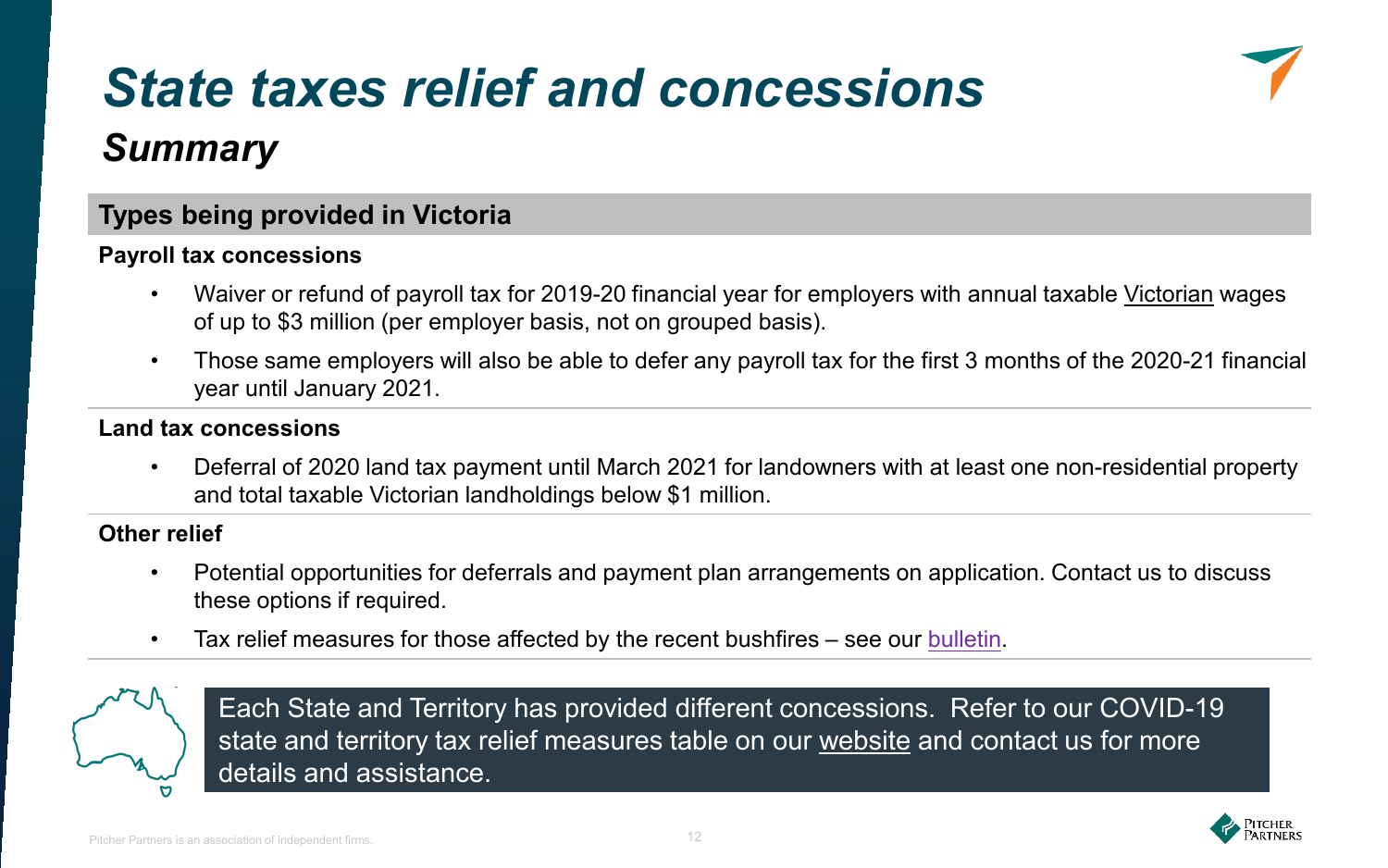![](_page_12_Picture_0.jpeg)

# *Insolvency related announcements*

![](_page_12_Picture_2.jpeg)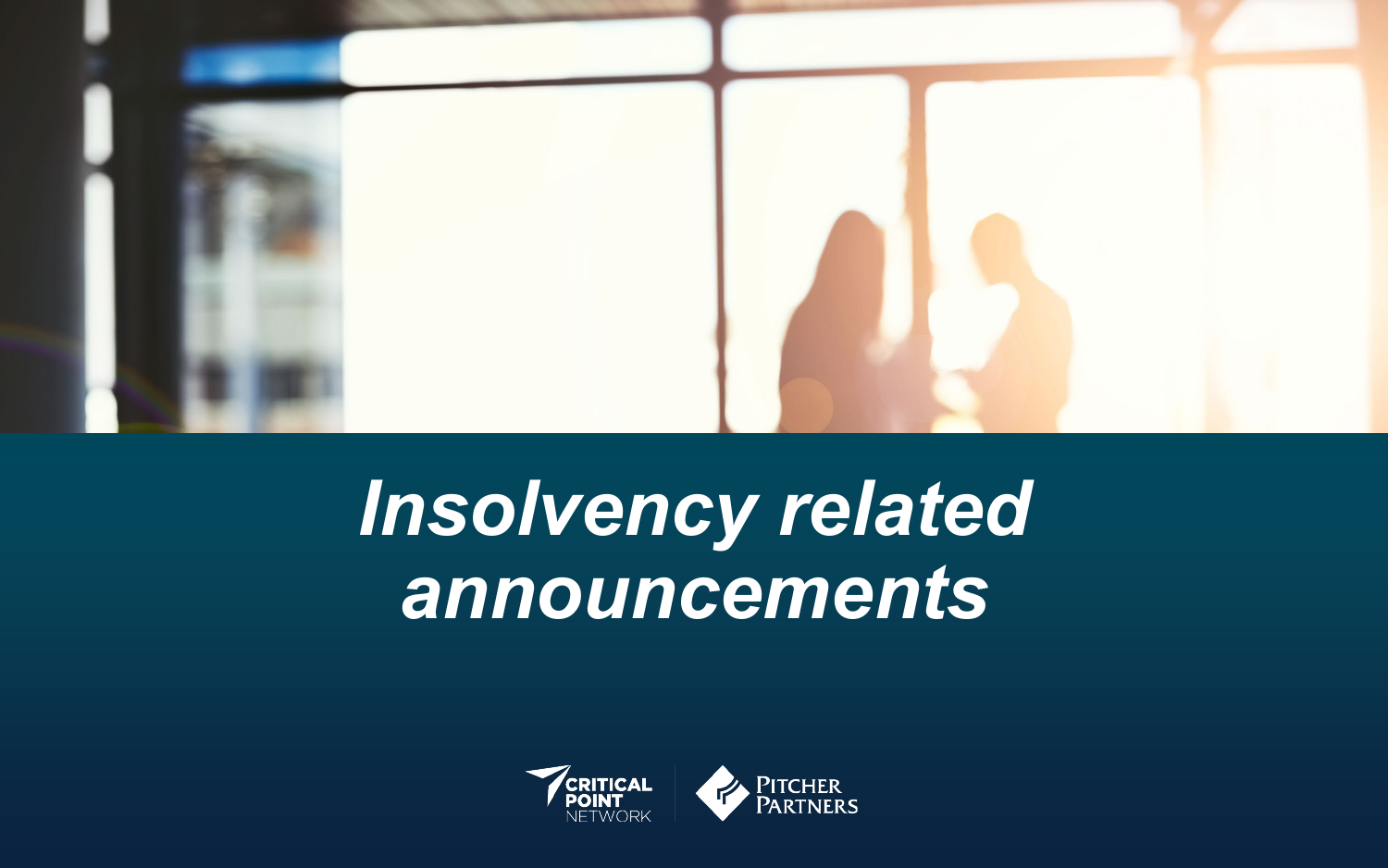## *Insolvency Protection Announcements Effective 24 March 2020*

- Temporary relief for directors from personal liability for insolvent trading.
	- For 6 months from 25 March 2020.
- Temporary higher debt thresholds to force liquidation or bankruptcy.
	- Up from \$2,000 to \$20,000 for companies.
	- Up from \$5,000 to \$20,000 for individuals.
- Increased time to respond to demands.
	- now 6 months for both statutory demands (companies) and bankruptcy notices (individuals).

![](_page_13_Picture_8.jpeg)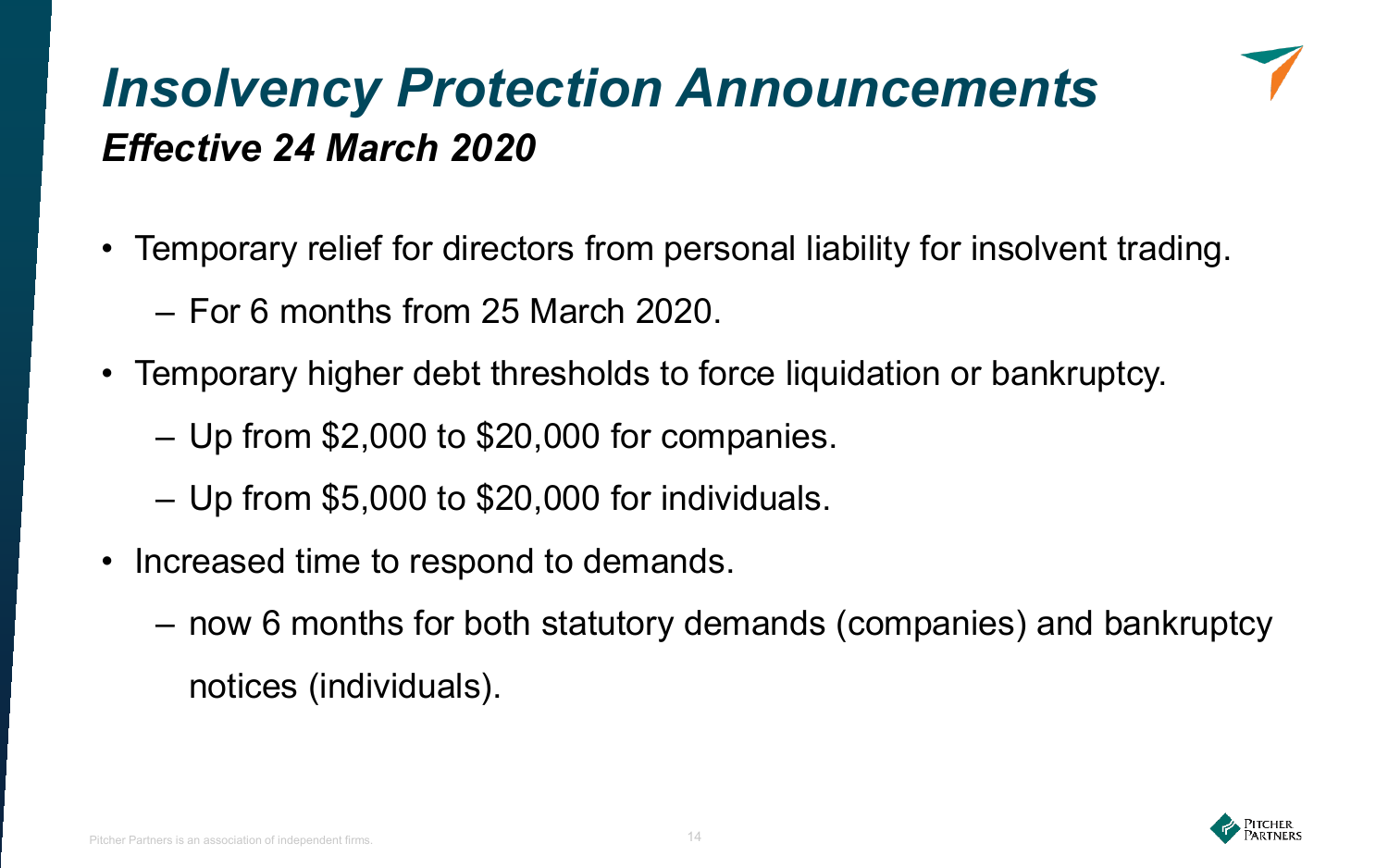## *Insolvency Protection Announcements Effective 24 March 2020*

- ATO recovery action:
	- Softer approach.
	- Previous post GFC experience in 2008.
	- Directors Penalty Notices (DPN's) still apply, and from 1 April 2020 now include GST
	- Still bear in mind the 3 month lock down provisions.

![](_page_14_Picture_6.jpeg)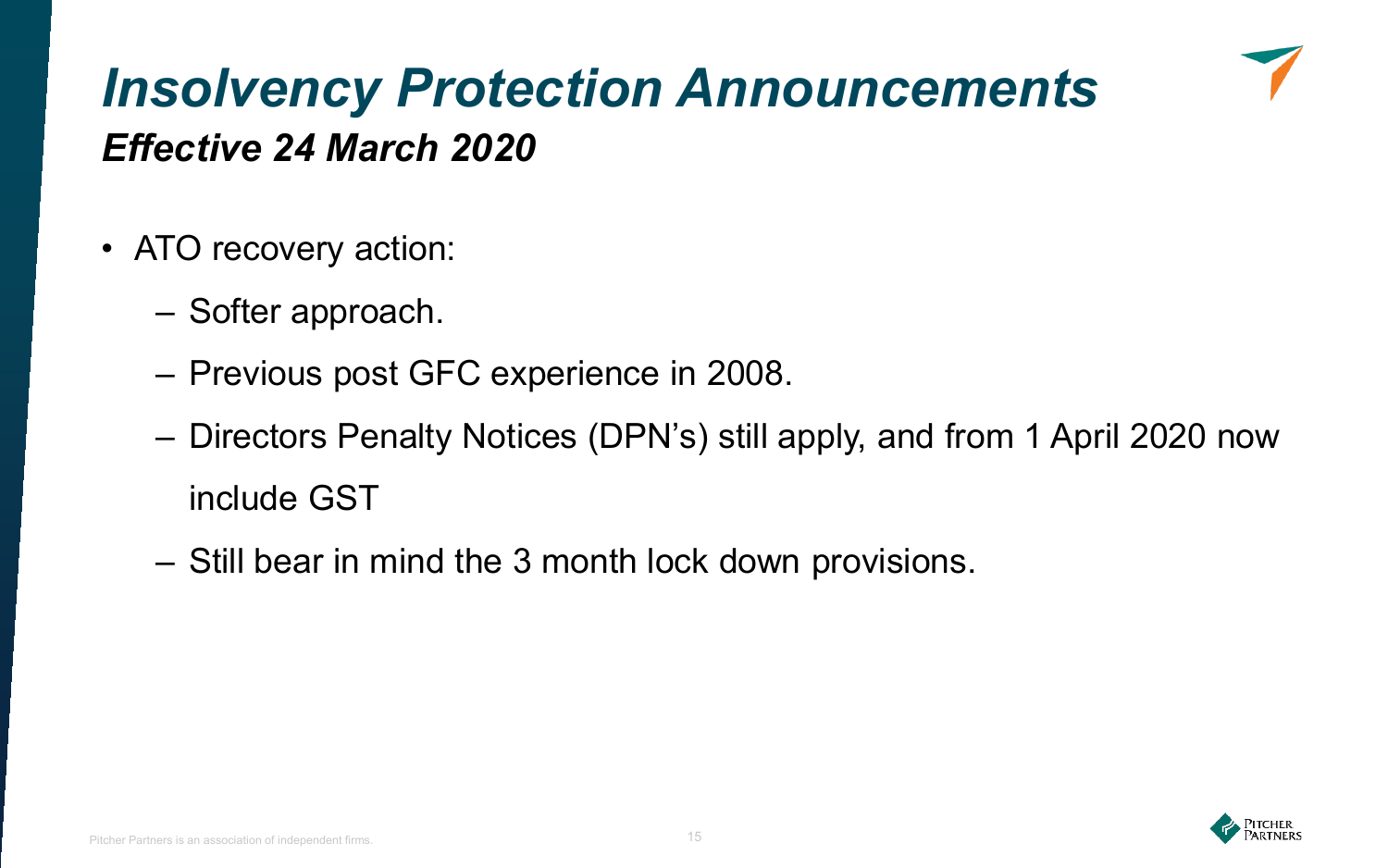![](_page_15_Picture_0.jpeg)

# *Superannuation*

![](_page_15_Picture_2.jpeg)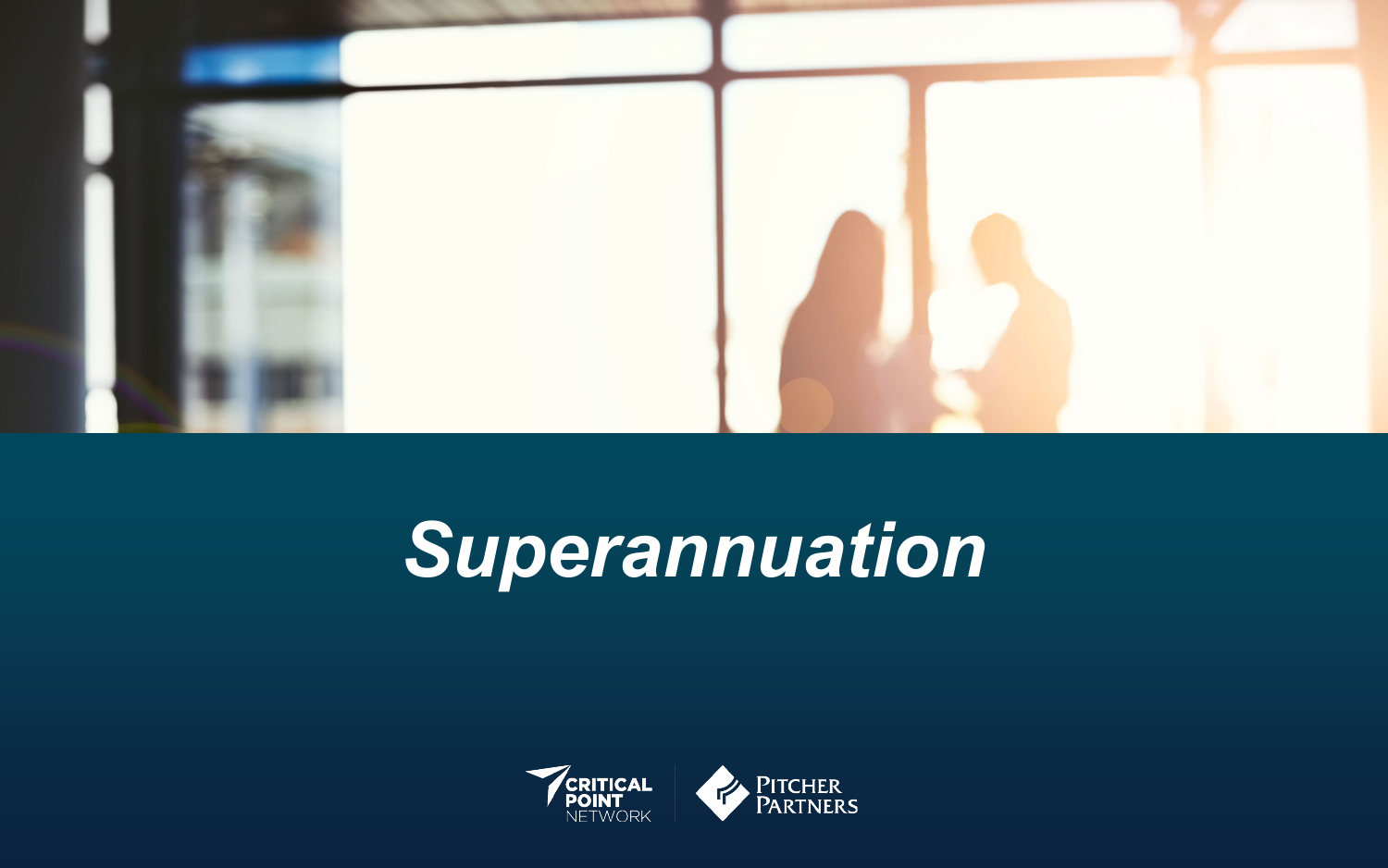## *Superannuation changes*

![](_page_16_Picture_1.jpeg)

- Access to superannuation for the financially distressed.
- 50% reduction in pension minimums:
	- Account based pensions.
	- Market linked pensions.

![](_page_16_Picture_6.jpeg)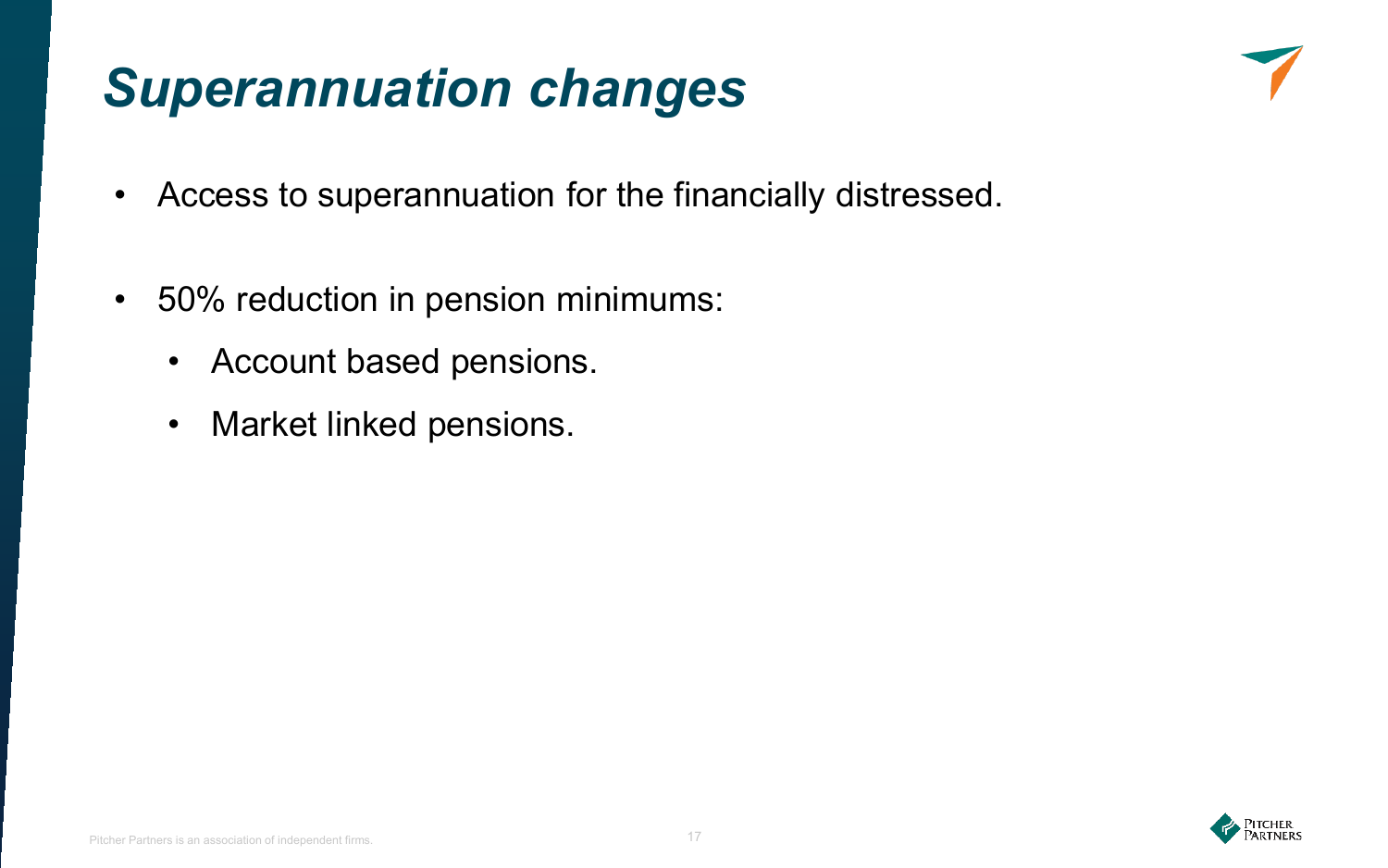#### *Andrew Yeo*

#### Partner

*Your presenters*

Business Recovery & Insolvency Services Andrew.yeo@pitcher.com.au 03 8610 5190

### *Leo Gouzenfiter*

Senior Manager Tax Consulting Leo.gouzenfiter@pitcher.com.au 03 8612 9674

### *Shaun La Motte*

Client Director Superannuation Shaun.lamotte@pitcher.com.au

03 8610 5190

Pitcher Partners is an association of independent firms. 18

![](_page_17_Picture_9.jpeg)

#### Manager

Tax Consulting Chanel.palmer@pitcher.com.au 03 8610 5805

![](_page_17_Picture_12.jpeg)

Client Director

Tax Consulting Irina.tan@pitcher.com.au 03 8612 9318

![](_page_17_Picture_15.jpeg)

![](_page_17_Picture_16.jpeg)

![](_page_17_Picture_18.jpeg)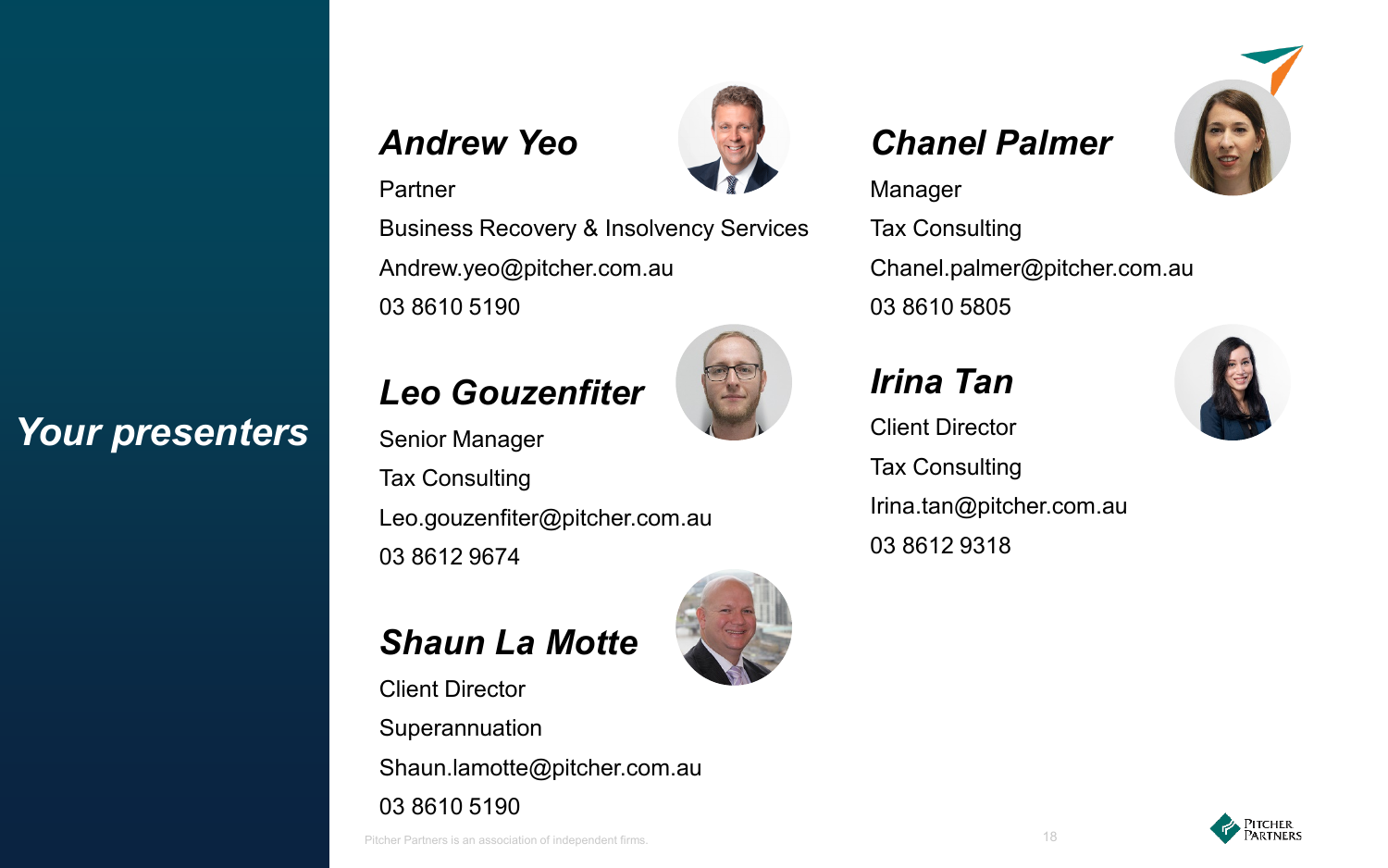![](_page_18_Picture_0.jpeg)

# *CPN enquiries*

**Specialist query form:** <https://www.pitcher.com.au/critical-point-network/cpn-forms/cpn-specialist-query-form>

**Email:** cpn@pitcher.com.au

![](_page_18_Picture_4.jpeg)